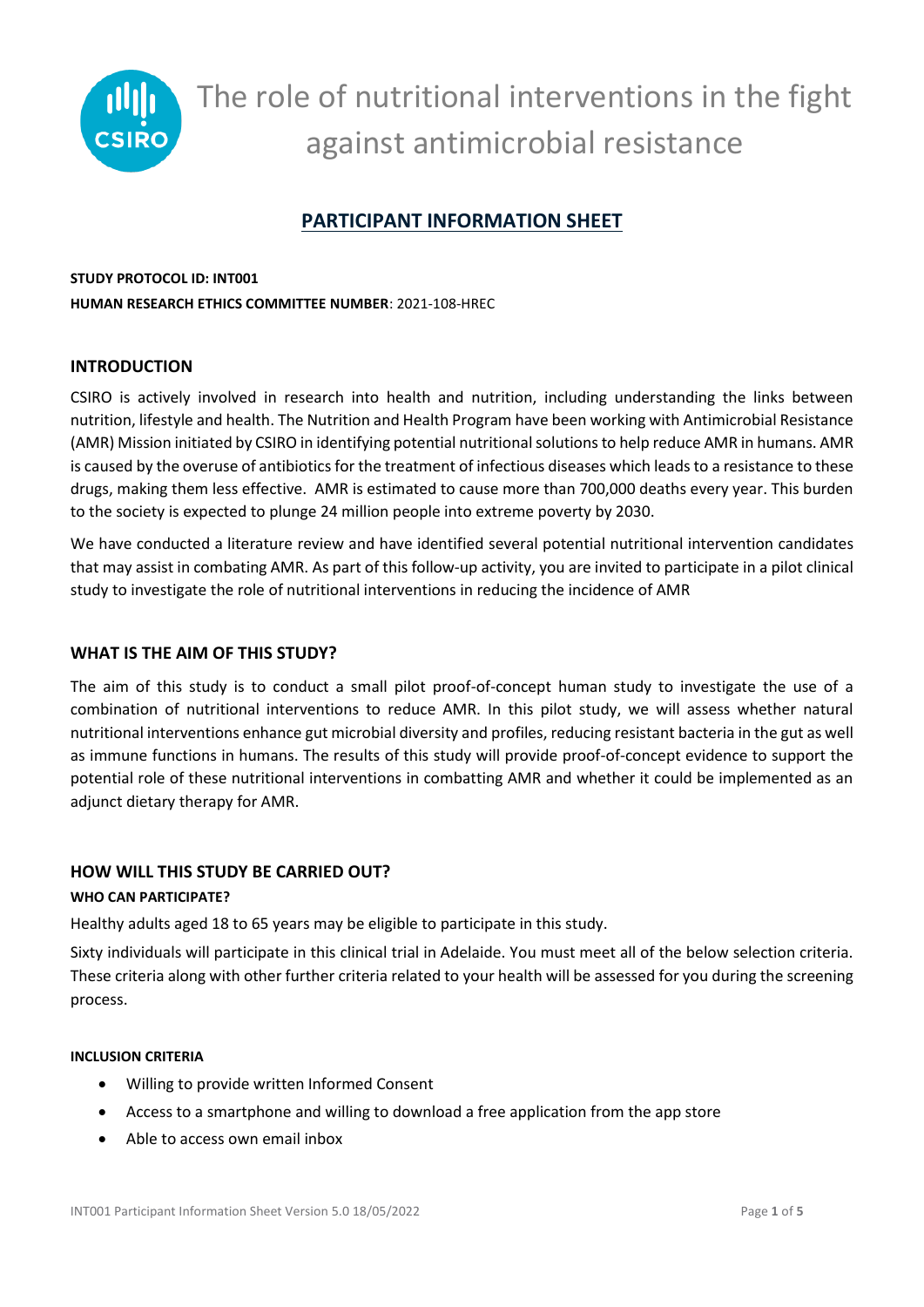- Be able to attend the CSIRO nutrition clinic for around 2.5 hours on two occasions across an eight-week period.
- Willing to consume their regular habitual diet throughout the study period
- Adults (males and females)
- ≥18-<66 years of age at clinic screen
- BMI of ≥18.5 ≤35 kg/m2
- An episode of acute infection (any type) requiring at least one course of antibiotics in the past 3 months\*

### **EXCLUSION CRITERIA**

- Health conditions\* that could affect gut and immune health such as gastrointestinal diseases [including, but not limited to diverticulitis, ulcerative colitis, Crohn's disease, or coeliac disease, colostomy], type 1 or type 2 diabetes, cancer, renal or liver diseases in the last 12 months.
- Immunocompromised (diagnosed with HIV, AIDS) or having an organ or bone marrow transplant in the last 12 months.
- Gastrointestinal symptoms\* (i.e. pain, reflux, diarrhea, or constipation), surgeries\* (i.e. bariatric surgery such as gastric banding) or use of medications\* (i.e. appetite suppressants (orlistat, phentermine and liraglutide), steroids (corticosteroids) known to potentially affect energy intake, appetite, or gastrointestinal motor function
- Have a biliary disorder
- Currently taking medication for hypertension or high cholesterol
- Currently taking supplements (probiotics, prebiotics, fibre, micronutrients, multivitamins, essential oils) or functional foods (fermented food, polyphenols) in the previous 4 weeks of Visit 1.
- Known food allergies or intolerances to the study intervention products (refer to Appendix A)
- Pregnant and/or lactating women
- Current smoker (or history of smoking within the last six months)
- History of or known presence of alcohol abuse or illicit drug use\*
- Received an investigational drug within 28 days prior to Visit 1 that in the opinion of the investigator may affect the applicant's ability to participate in the study or the study results

\*Self-reported, no clinical testing will be performed

### **WHAT IS GOING TO HAPPEN AND WHAT TESTS WILL BE DONE?**

You will be asked to complete a brief questionnaire and then a phone screening to ensure that you fit the criteria of the study. Eligible participants will be invited to the CSIRO Health and Nutrition Research Clinic for two appointments after an overnight fast. These appointments will take approximately 2.5 hours.

At the first clinic screening visit you will:

- be asked to sign a formal consent form and provide demography information that will include race and gender details.
- have your vital signs (blood pressure, temperature, respiratory rate) and height and weight checked by trained staff
- confirm details about your medical history, surgical history and medications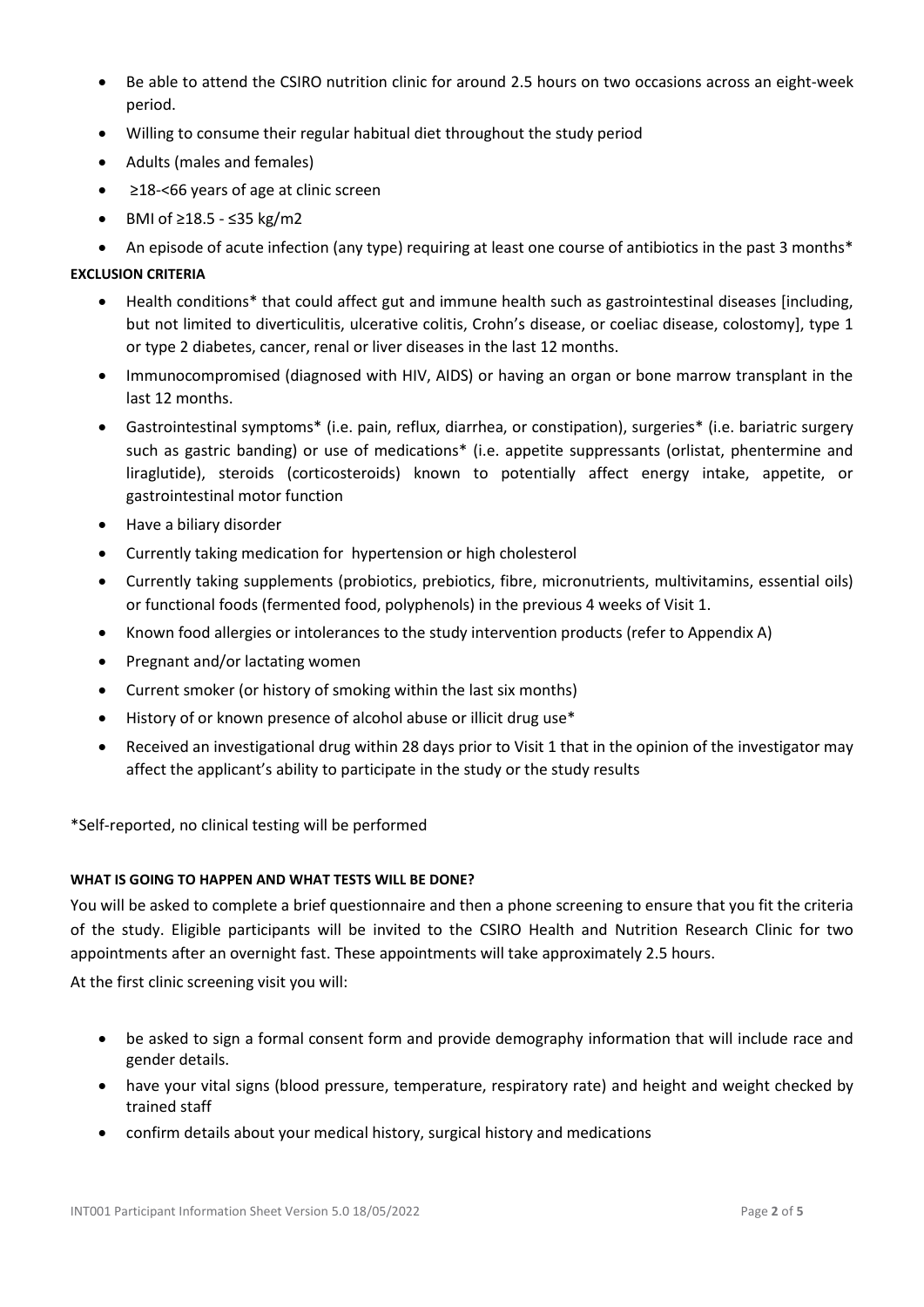If you are deemed eligible to continue you will continue your appointment (Visit 1) and will:

- be randomised into one of four nutritional treatment groups taking a daily supplement
- complete a general gut health questionnaire
- collect a stool, saliva and urine sample (the stool sample can be performed at home)
- complete an intestinal permeability test which involves consuming a sugar solution and 90 minutes post drink having a blood sample collected by a trained nurse, phlebotomist or trained member of staff
- be instructed on how to complete weekly online surveys to monitor your intake of your nutritional supplement
- be instructed on how to complete your 24 hour diet diaries (3 x week, 1 weekend and 2 weekdays) for the first week after this visit and the last week prior to Clinic Visit 2. These diaries are completed by using an app on your smart phone called "Research Food Diary" by recording what you have eaten for the last 24 hours on three separate days.
- Opportunity to consume a light breakfast

You will repeat the same assessments completed at Visit 1 at the end of the study (Week 8 – Visit 2)

We will notify your GP of any medically relevant incidental findings that may require following up over the course of the study. If this occurs, you will also be informed.

# **WHAT ARE THE BENEFITS OF PARTICIPATING IN THIS STUDY?**

You may not benefit directly from participation in this study, but you will be providing a valuable contribution to the scientific knowledge in this field.

At the completion of the study, you will be provided with up to \$240 to thank you for your time taken to participate in this research project and to cover any expenses that you may experience. Should you withdraw before completion of the trial, reimbursement will be calculated on a pro-rata basis.

# **ARE THERE ANY RISKS INVOLVED?**

There may be some risks in adhering to the study protocol.

There is a small risk of infection/blood clotting and or bruising following blood collection, however, this is minimised by having the blood samples collected by trained phlebotomist/nurses. Participants may also experience discomfort in the form of anxiety due to the thought of having a blood sample taken as well as collection of a urine, salvia and faecal samples. The intestinal permeability test involves consuming a sugar drink containing lactulose and rhamnose which may provide a mild gut discomfort such as bloating and diarrhoea Prior to each visit participants will also be asked to undergo an overnight fast which may result in mild discomfort. Consuming the nutritional interventions on a daily basis may provide some inconvenience. There may be side effects that the researchers do not expect or do not know about. You should tell the study staff about any new or unusual symptoms that you experience.

All human research undertaken by the CSIRO must comply with the values, principles, governance and review process specified in the NH&MRC National Statement on Ethical Conduct in Human Research (2007). A copy of the National Statement can be found a[t https://nhmrc.gov.au/research-policy/ethics/national-statement-ethical](https://nhmrc.gov.au/research-policy/ethics/national-statement-ethical-conduct-human-research)[conduct-human-research.](https://nhmrc.gov.au/research-policy/ethics/national-statement-ethical-conduct-human-research)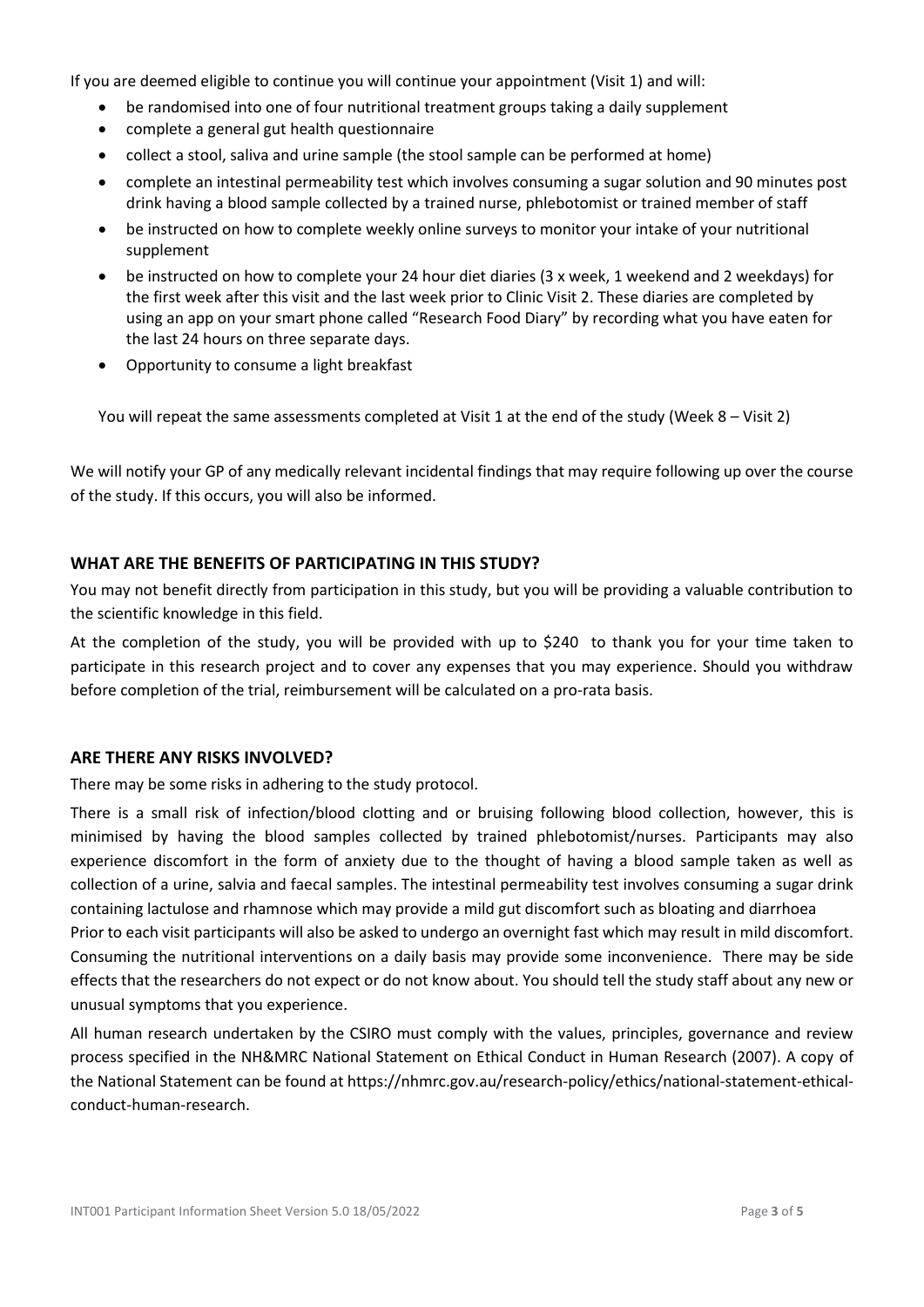### **ALTERNATIVES TO PARTICIPATION.**

Participation in this research is voluntary and you may choose at any time to not participate, or withdraw your participation.

### **WHAT IF I WISH TO WITHDRAW?**

You are free to withdraw at any time during the study, without penalty. However, subject to any relevant legislation and depending on the date of publication, it may not be reasonable or practical to remove your information. Information collected up to the point of your withdrawal will be included in the analysis of the study, unless you request that they be withdrawn. Where you would like to withdraw your consent, please contact the clinic.

It is also important to understand that we may choose to end your participation. That decision may be made if we decided that the study is not in your best interest, if you are unable to follow the protocol of the study, or if the study is discontinued. If we have to end your participation, we will make sure you are made aware of the reasons.

# **YOUR OBLIGATIONS AS A PARTICIPANT.**

You will need to inform a study staff member of any changes in your health as some changes could have an effect on your participation in the study and the study findings. You must also be able to undertake all relevant procedures during the study period.

# **HOW WILL MY PRIVACY BE PROTECTED?**

Your personal information is protected by the *Privacy Act 1988 (Cth)* (Privacy Act) and CSIRO will handle your personal information in accordance with this Act and the NH&MRC National Statement on Ethical Conduct in Human Research (2007) as amended from time to time.

CSIRO is collecting your personal (and sensitive) information, including your date of birth, gender, signature, racial representation, pregnancy status, vital signs (e.g. blood pressure, heart rate, temperature and respiratory rate), physical health, height, weight, study questionnaire responses, biological samples (from which further information can be derived), medical history any medications that you are currently taking for the purposes of the study and related scientific research. If you do not provide your personal information, you will not be able to participate in this study.

The information that CSIRO gathers from you for the purpose of this study will be maintained for the duration of this study and for as long as it is required for CSIRO's operations. Your information will subsequently be destroyed or permanently de-identified in accordance with legislative requirements (including the *Archives Act 1983* (Cth).

CSIRO may disclose your personal information to the ethics board for this study, regulatory bodies and other health professionals for the purposes outlined above. CSIRO will require such third parties to keep this information confidential and to only use your personal information for the purposes of the study and in accordance with the Privacy Act. As mentioned above, CSIRO will also notify your GP of any medically relevant incidental findings that may require following up over the course of the study. If this occurs, you will also be informed.

CSIRO may publish study results and data in research publications and press releases, however, CSIRO will deidentify any personal information contained in the data and results so that you cannot be identified.

The CSIRO Privacy Policy available at<https://www.csiro.au/en/About/Access-to-information/Privacy> outlines how your personal information will be handled, including details about how you can seek access or correction of the personal information we hold about you and how you can complain about a breach of the APPs and how CSIRO will deal with the complaint. If you require further information on how your personal information will be handled, please contac[t privacy@csiro.au](mailto:privacy@csiro.au)